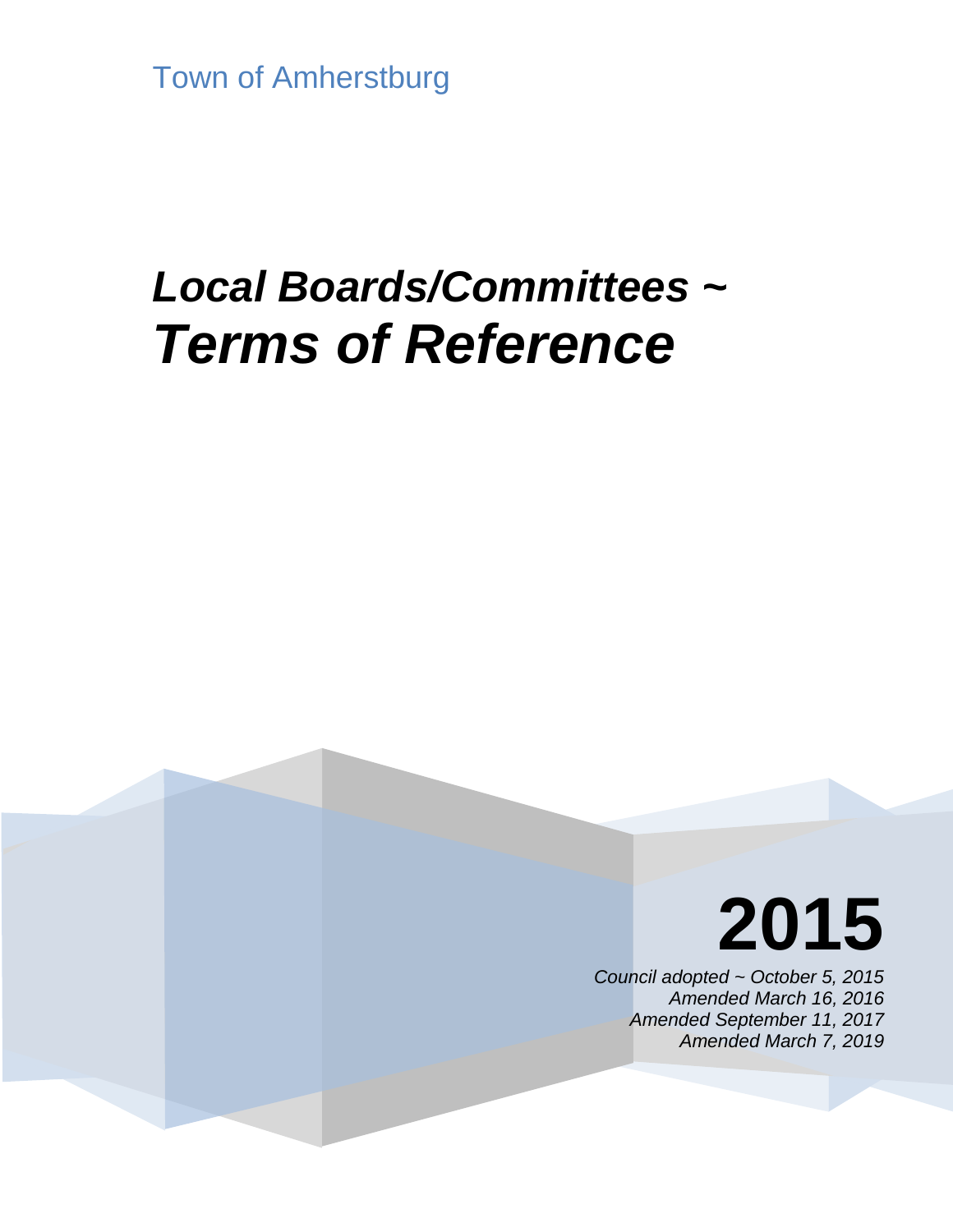# **Contents**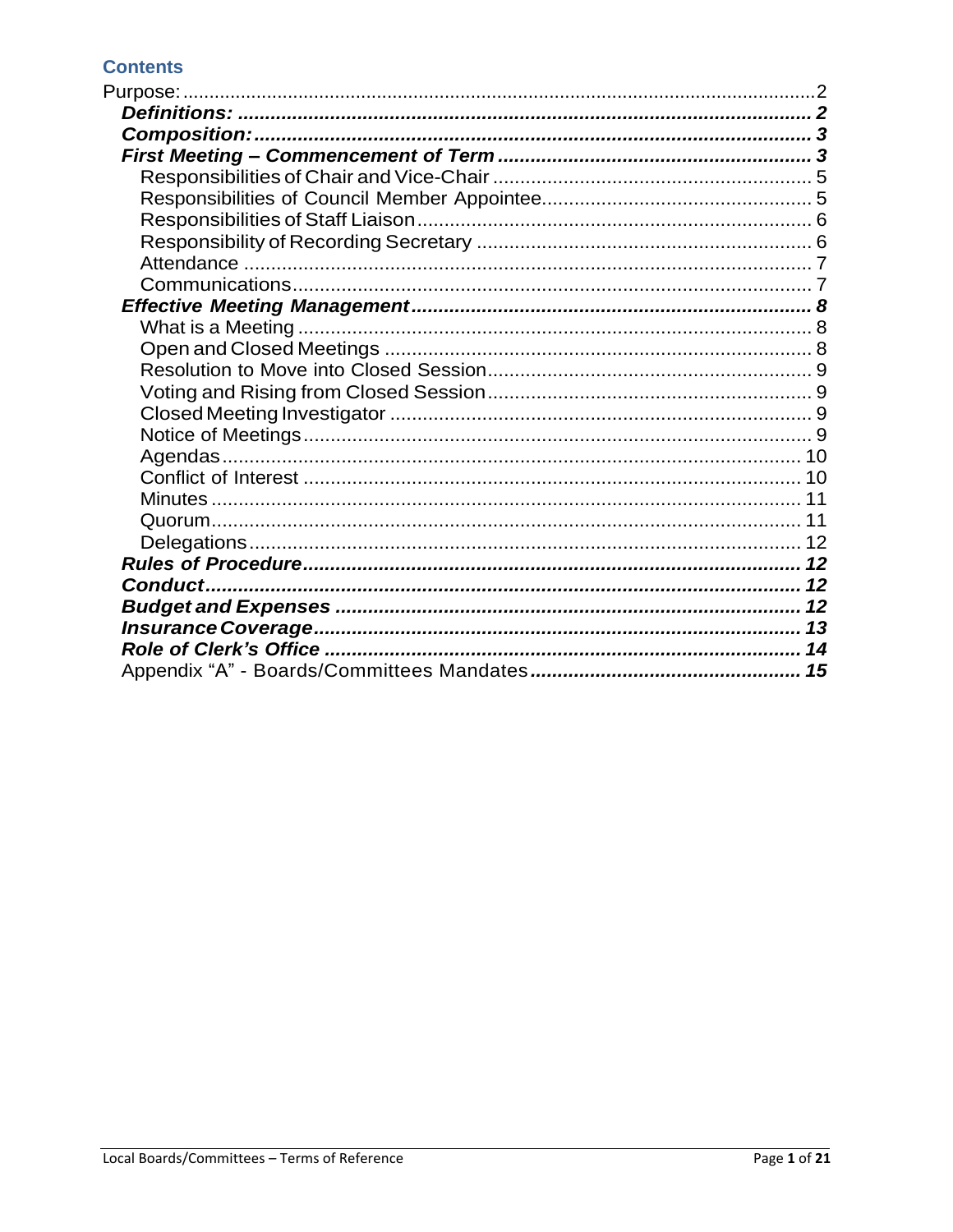# **Town of Amherstburg Local Boards/Committees – Terms of Reference**

# <span id="page-2-0"></span>**Purpose:**

The Corporation of the Town of Amherstburg (the "Town") is committed to community engagement through participation of volunteers and appointees to boards and committees. These terms of reference are intended to act as a guide for committee and board volunteers during their term.

# <span id="page-2-1"></span>**Definitions:**

**Local Board** - a board that is generally established by legislation and members are appointed by Council. They have authority to address their responsibilities as determined under the relevant legislation. Examples include:

- Amherstburg Police Services Board
- Essex Region Conservation Authority Board of Directors

**Statutory Committee** - a committee that is permitted or required by Provincial legislation and perform functions as specified in the relevant legislation. Examples include:

- Committee of Adjustment
- Property Standards Committee
- Accessibility Advisory Committee
- Parks and Recreation Advisory Committee

**Advisory Committee** - a committee that provides advice and recommendations to Council as requested on areas within their mandate with no authority for decision making or independent actions. Members are appointed by Council and membership typically includes one member of Council as liaison.

**Ad-Hoc Committees** - created to perform a specific task and are dissolved when the task is completed. The Committee has no authority for decision making or independent actions. Members are appointed by Council and membership typically includes one member of Council as liaison. Examples include:

Communities In Bloom Committee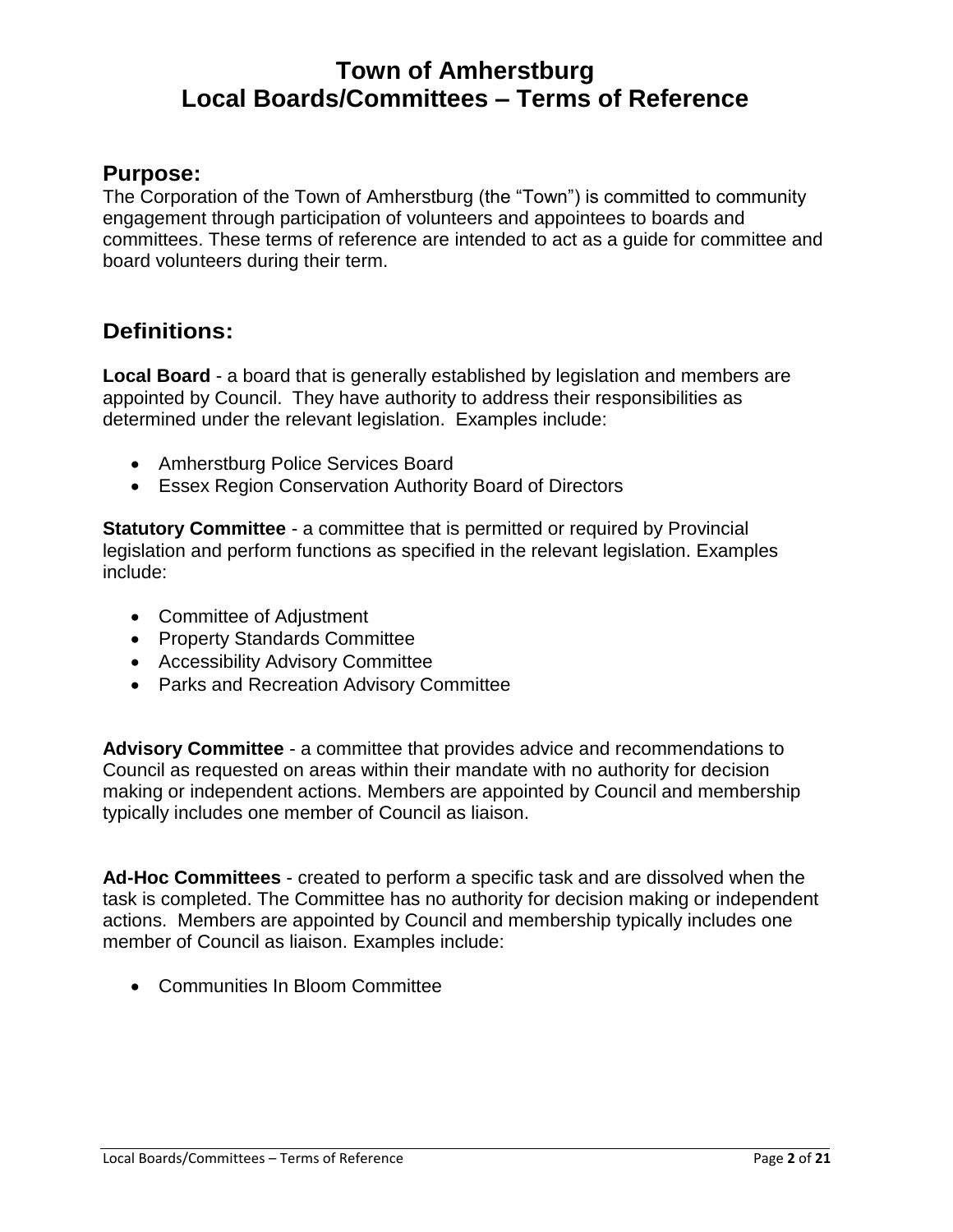# <span id="page-3-0"></span>**Composition**

No committee appointed by Council shall exceed eleven (11) members, including Council appointed liaisons. Where activity levels warrant, Council may authorize an Ad-hoc committee.

Committee members shall:

- be a tenant or owner of land in the Town of Amherstburg, or the spouse of such owner or tenant
- 18 years of age or older
- $\bullet$  have a demonstrated expertise, interest, and involvement in the sector(s) of the specified committee
- fairly represent the sector(s) of the specified committee
- commit the time required to work on the Committee

#### *Exceptions:*

*The Essex County Library Board members must not be an employee of the Essex County Library Board or the County of Essex.*

*The Amherstburg Accessibility Advisory Committee must be made up of 50% or more of members affected by a disability, as per AODA.*

*The Mayor's Youth Advisory Committee will consist of members 13-18 years of age.*

# <span id="page-3-1"></span>**First Meeting – Commencement of Term**

The term of appointment commences after the Inaugural Meeting of the new Council and generally ends at the conclusion of Council's term.

At the first meeting of the term of the newly appointed board/committee, and at the first meeting of each year thereafter, the following must occur:

- 1. Elect Chair and Vice-Chair.
- 2. Establish regular meeting schedule by motion.

The Secretary calls for nominations of the Chair. A member of the Committee can make a nomination which must be seconded by another member of the Committee. When all nominations have been received the Secretary closes nominations. Once the Chair has been elected the same process applies for the election of the Vice-Chair.

The Secretary shall advise the Town Clerk of the regular meeting schedule established at the first meeting. The meeting schedule will be posted on the Town's website.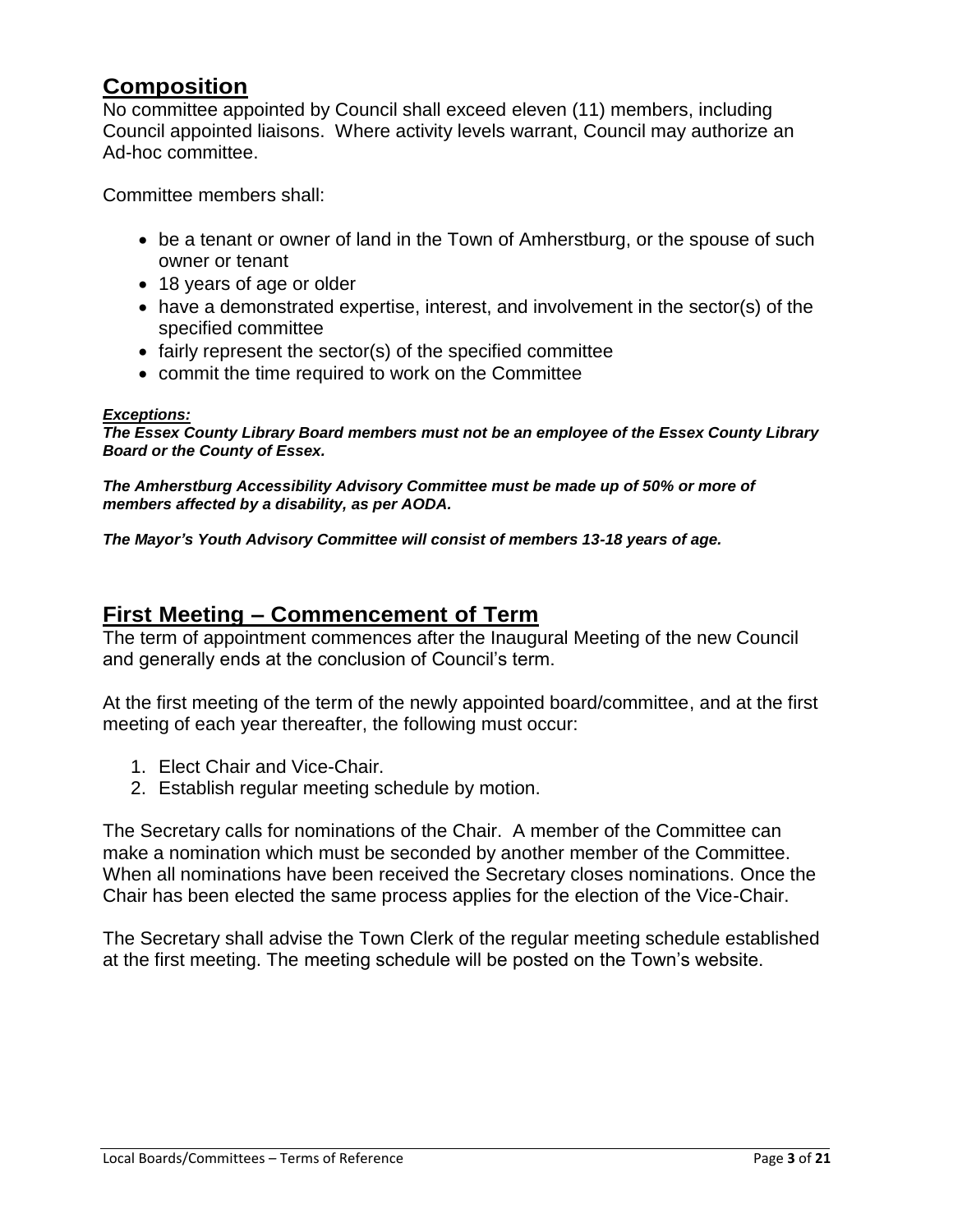# **Responsibilities and Protocol**

# **Conduct of Board and Committee Members**

Board and Committee members shall:

- Perform their duties in a manner that maintains and enhances public confidence in the integrity, objectivity and impartiality of the Town;
- Not engage in any business or transaction, or have a financial or other personal interest that is incompatible with the discharge of the members official duties.
- Not circumvent the quidelines of the Procurement Policy at any time.
- Not be under an obligation to any person who might benefit from special consideration or favour from the employee or who might seek, in any way, preferential treatment.
- Not give, in the performance of official duties, preferential treatment to relatives or friends or to organizations in which relatives or friends have an interest, financial or otherwise.
- Not deal with an application to the Municipality for a loan, grant, award, or other benefit which involves themselves or immediate relatives.
- Not be in a position where the member could derive any direct or indirect benefit or interest from any contracts about which the employee can influence decisions
- Not benefit from the use of information acquired during the course of official duties that is not generally available to the public.
- Be professional and courteous with other members, Council, administration and the general public.
- Be respectful of Elected Officials, administration and other members and in doing so will not publicly criticize Elected Officials, administration or other members.
- Not engage in any form of harassment, including either sexual or personal harassment, whether it involves administration, Elected Officials, or members of the public.
- Not benefit, either directly or indirectly, from the use of information acquired during the course of official duties that is not generally available to the public.
- Ensure personal information controlled by the Town is used or disclosed in compliance with the MFIPPA.
- Understand the board/committee's relationship to Council.
- Strive to attend all scheduled meetings and advise in advance when unable to attend (to determine if there is going to be a quorum).
- Prepare for meetings by reading agendas and any background information supplied.
- Actively participate in the discussion and decision making process;
- Undertake any work assigned, including special projects and research, between meetings.
- Operate under Procedural By-law of Council, as well as other Town operating policies and procedures, such as the Procurement Policy, Media Relations, and other policies adopted by Council, where applicable.
- Be open-minded and allow for a variety of opinions to be hear.
- Focus on the issues listed on the agenda.
- Maintain a high degree of professionalism.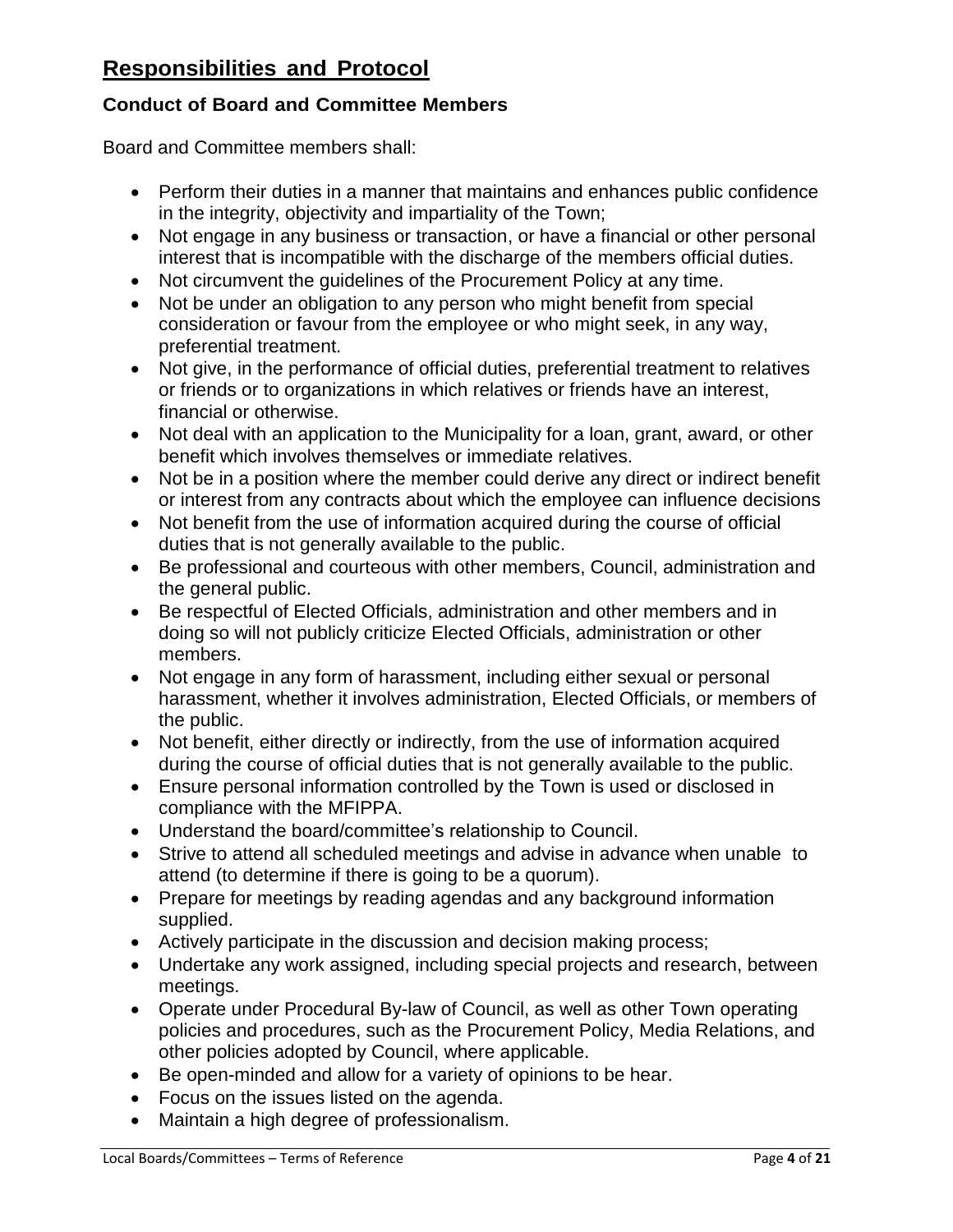- Ask questions and seek clarification through the staff liaison, Council liaison or Chair.
- Respect the role of and responsibility of the Chair and Vice-Chair.
- Respect that actions taken and/or recommendations shall reflect the majority view of the board/committee.
- Respect the decisions of Council.
- Clearly identify any items of pecuniary interest before they are discussed and refrain from discussing and voting on same.
- Maintain confidentiality when necessary (for example, matters discussed in a closed meeting).
- Allow fellow committee members to speak without interruption.
- Direct all comments and questions through the Chair.

# <span id="page-5-0"></span>**Responsibilities of Chair and Vice-Chair**

The Chair and/or Vice-Chair hold the following responsibilities:

- Operate under the Town's Procedural By-law;
- Facilitate the meeting by identifying the order of proceedings and speakers according to the published agenda;
- Ensure active participation by all members;
- Maintain decorum and ensure fairness and accountability;
- Generally refrain from participation in the discussion until all members have had an opportunity to speak to the matter;
- Refrain from making decisions. The Chair can only run a meeting in a fair and efficient manner when the will of the majority prevails after the minority has had a fair chance to present its point of view;
- Assist staff liaison when possible or when requested;
- Represent the views of the board/committee and not personal views;
- Ensure the board/committee elects or re-elects the Chair and Vice-Chair on an annual basis.

# <span id="page-5-1"></span>**Responsibilities of Council Member Appointee(s)**

Every board and committee shall include at least 1 Council liaison, but shall not exceed 2, who has all of the rights and privileges of any other member, including voting.

In addition, the Council member is also responsible for:

- Ensuring the members are fairly and appropriately engaged;
- Liaising between Council and the board/committee, providing information and clarification;
- Ensuring members are aware of Council issues that may affect the goals and objectives of the board/committee, including past actions of Council;
- When necessary and appropriate, explain the rationale behind the board/committee's recommendation when brought forward to Council.

The Mayor is ex-officio, a member of all committees, sub-committees and ad-hoc committees of Council and is entitled to vote, make motions and amendments.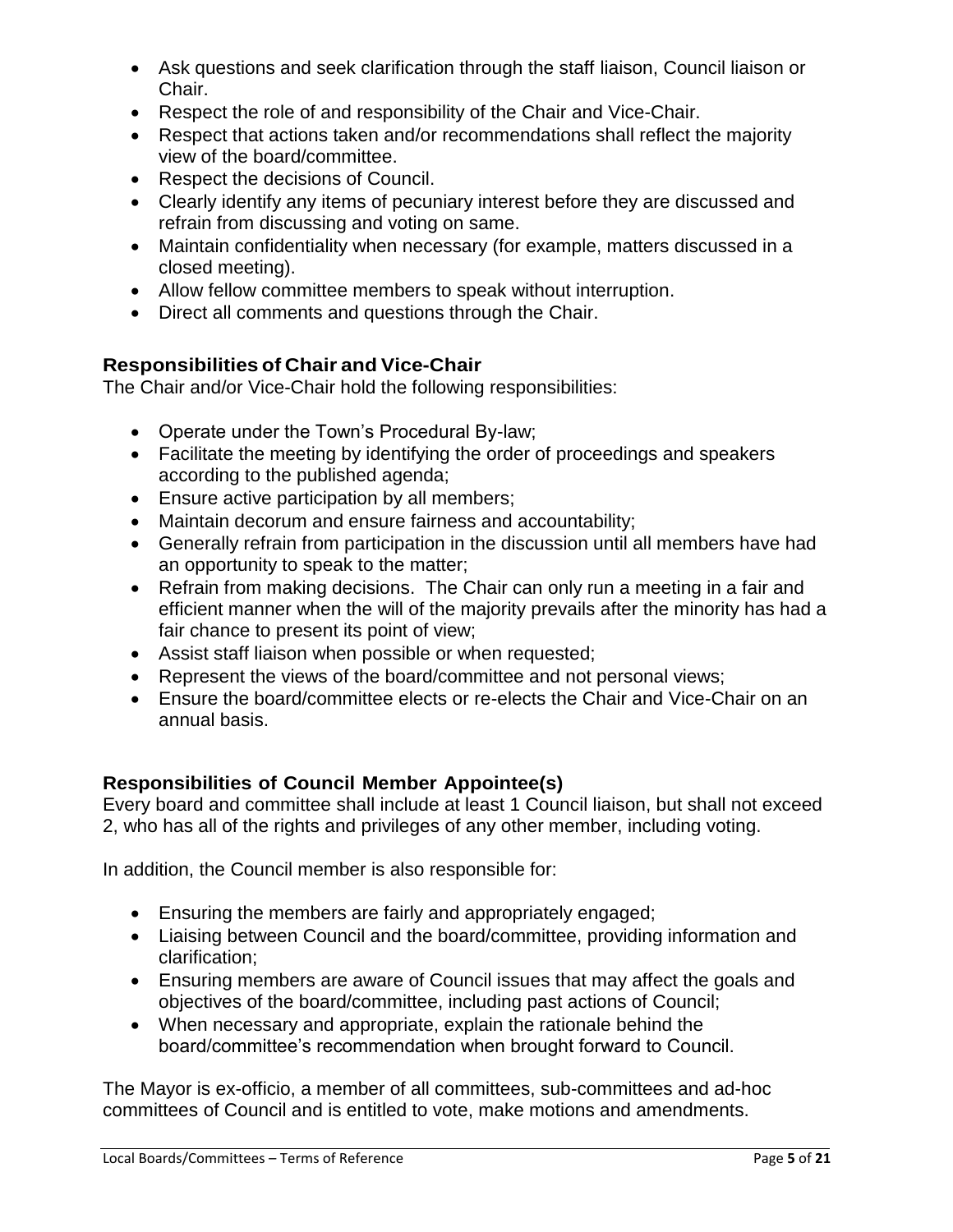# <span id="page-6-0"></span>**Responsibilities of Staff Liaison**

A departmental staff liaison is assigned to a board/committee by the Chief Administrative Officer.

As a non-voting member, the responsibilities of the staff liaison are to:

- Provide guidance and advice with respect to appropriate, up-to-date, legislation and/or Town finances;
- Prepare an annual report to Council at the beginning of each year outlining committee accomplishments over the previous year;
- Prepare any necessary reports for Council's consideration;
- Remain impartial during discussions of board/committee matters with all members;
- Ensure that any recommendations proposed by the board/committee do not contradict the Town's budget, by-laws or policies and procedures;
- Attempt to reconcile conflicts;
- Report any resignations of the board/committee members to the Town Clerk;
- Report any irregularities to the Town Clerk;
- Post meeting dates/times under "Committee Meetings" on the website and amend as necessary
- Book the meeting venue (ie: Town Hall Boardroom)
- Ensure meeting date/times in entered into the "common" calendar which is submitted to the River Town Times.

# <span id="page-6-1"></span>**Responsibility of Recording Secretary**

*(In some instances, the recording secretary and staff liaison are one in the same)*

The responsibilities of the recording secretary are to:

- Prepare the agenda for each meeting;
- Distribute the agenda to the committee members as outlined in the Town's Procedural By-law;
- Post agendas and minutes to the Town's website as outlined in Town's Procedural By-law;
- Record the minutes of the meeting including resolutions, decisions and other proceedings at the meeting, without note or comment;
- Submit the minutes of each committee meeting to the agenda software within one week of the meeting for inclusion on the Regular Council agenda for Council's consideration;
- Save a PDF version of the agenda, and signed minutes once adopted by the Committee, to the common drive.

When it is necessary to cancel a meeting (due to inclement weather or prior knowledge of lack of quorum), if time permits, the members should be contacted to advise of the cancellation.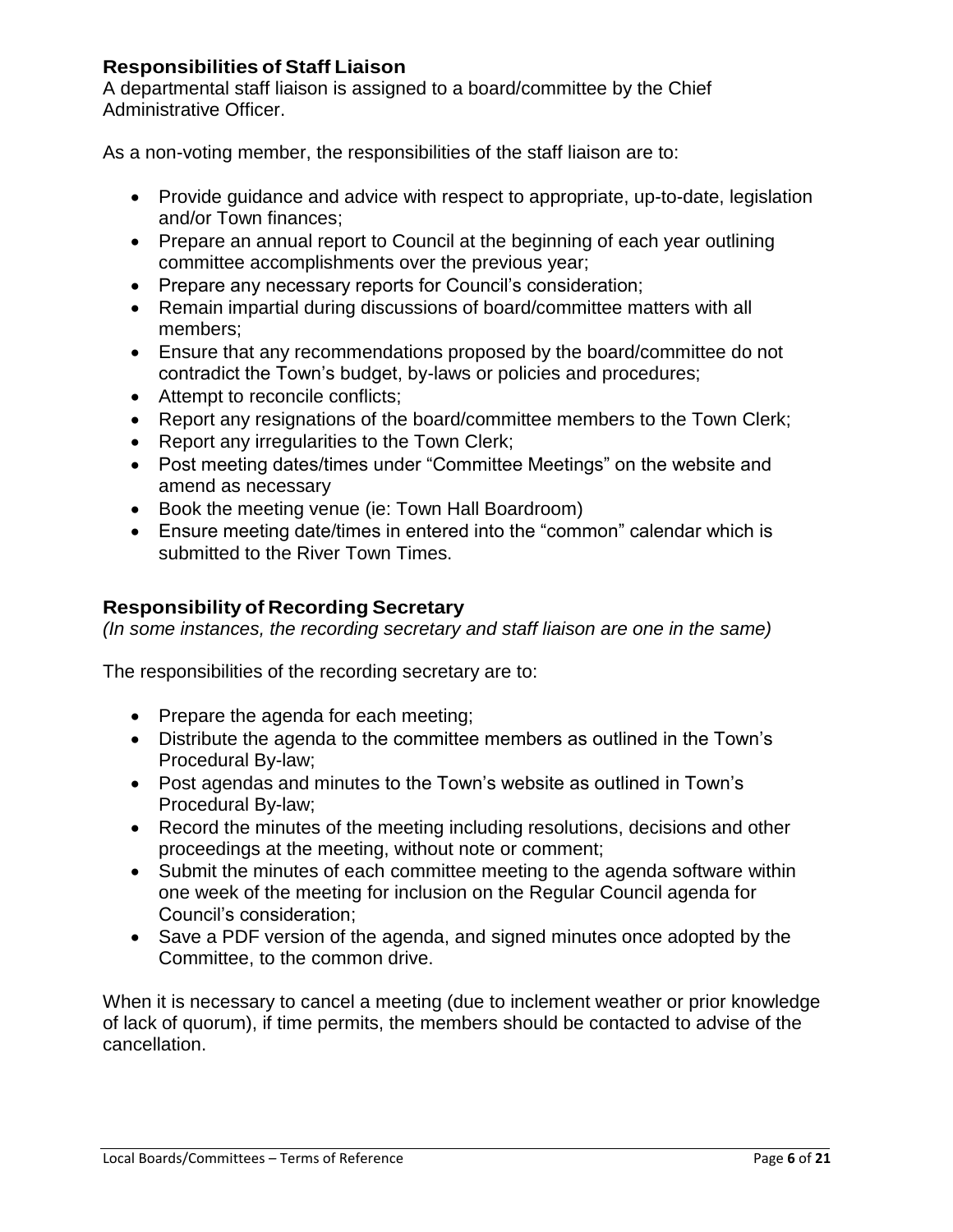# <span id="page-7-0"></span>**Attendance**

Boards/committees generally meet once a quarter as per the Town's Procedural Bylaw. Nonetheless, if more frequent meetings are required to move the activities of the board/committee forward, a more frequent meeting schedule may be authorized by the Town Clerk.

If a member is unable to attend a meeting, he/she should inform the staff liaison or Chair.

If a member is absent from 3 consecutive, regularly scheduled meetings, the member shall be removed from the board/committee.

In the event a member finds it necessary to resign, he/she shall notify the Town Clerk in writing.

# <span id="page-7-1"></span>**Communications**

Communications emanating from a board/committee shall be consistent with the communication policies and by-laws of the Town and must reflect the Town's graphic standard and comply with accessible document principles.

Letters of appreciation or recognition or correspondence related to the board/committee's mandate do not require Council's approval.

Communications to Council or Administration are generally through the staff liaison or Chair.

Written communications, including media releases, advisories, flyers, posters and other printed materials must be vetted by the Town Clerk in advance of starting a project and assistance shall be provided in the areas of planning, preparing, implementing and distributing written materials.

Committees and committee members are not authorized to design and launch websites or social media accounts. Responsibility for managing and monitoring corporate websites and social media sites is centralized through the Town Administration. Any Town policies relating to social media shall apply.

If a staff liaison is uncomfortable with a proposed communication from the board/committee, he/she should direct it to his/her department head, Town Clerk or Chief Administrative Officer for guidance.

Only authorized spokespersons may speak on behalf of a board/committee. The Town's Media Relations Policy shall apply to boards and committees.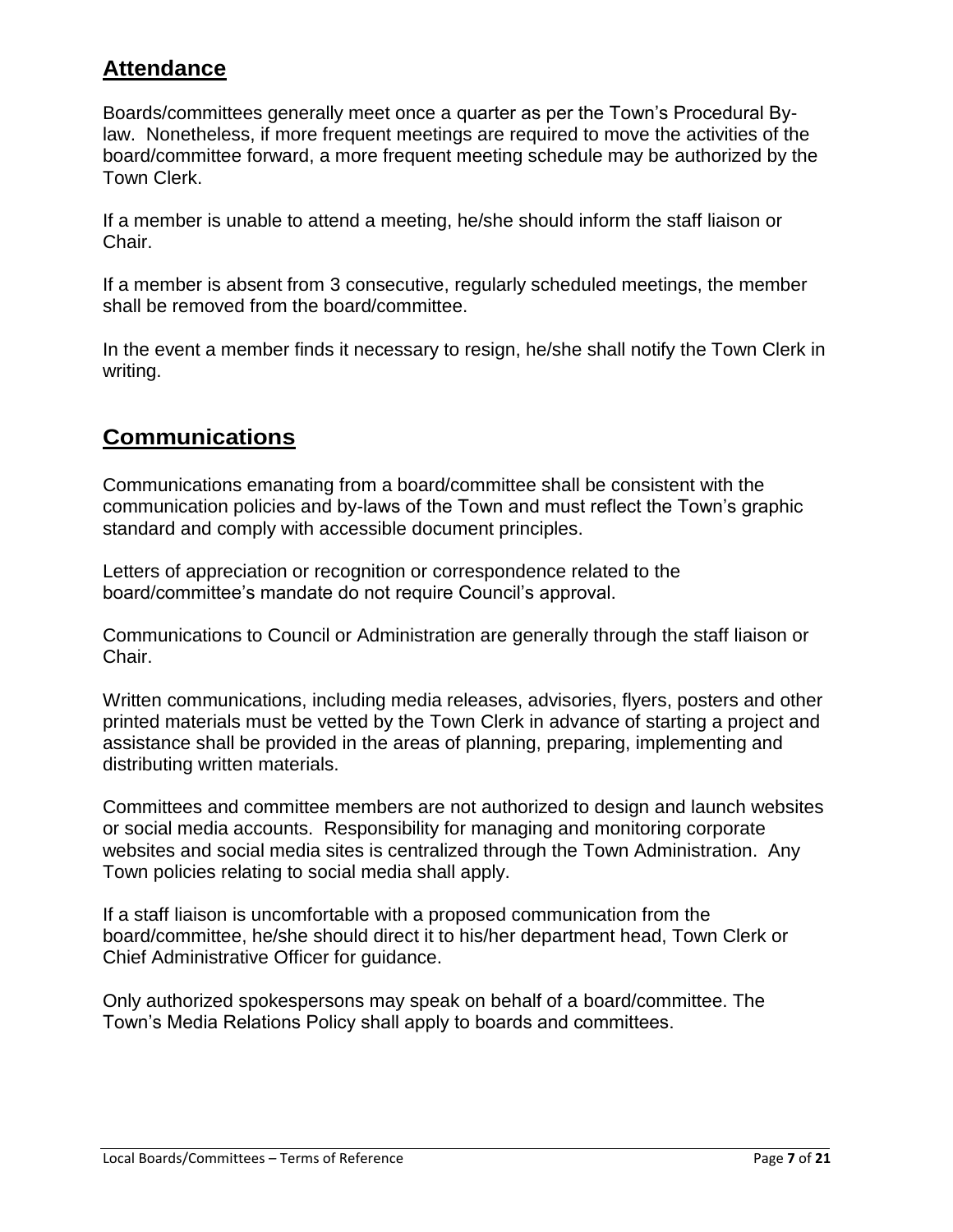# <span id="page-8-0"></span>**Effective Meeting Management**

The business of the board/committee is conducted at its meetings. Conducting effective meetings ensures the agenda items are dealt with in an organized fashion, having regard for the rules of procedure and ensuring those who wish to speak on the matter are heard.

#### <span id="page-8-1"></span>**What is a Meeting**

A meeting is any regular, special or other meeting of Council, of a local board, or of a committee of either of them. For a formal meeting to take place, notice must be given, an agenda must be prepared and the general process regarding location and procedures must have been followed in accordance with the Procedural By-law of Council.

#### <span id="page-8-2"></span>**Open and Closed Meetings**

The Municipal Act, 2001, as amended, ("Municipal Act") requires local government in Ontario to be open, transparent and accountable.

All meetings of boards and committees must be open to the public unless an exception, as provided under Section 239 of the Municipal Act, applies.

Boards and committees are permitted to go into a Closed Meeting if the subject matter relates to:

- 1. The security of the property of the municipality or local board Section 239(2)(a)
- 2. Personal matters about an identifiable individual, including municipal or local board employees -Section 239(2)(b)
- 3. A proposed or pending acquisition or disposition of land by the municipality or local board - Section 239(2)(c)
- 4. Labour relations or employee negotiations Section 239(2)(d)
- 5. Litigation or potential litigation, including matters before administrative tribunals, affecting the municipality or local board - Section 239(2)(e)
- 6. Advice that is subject to solicitor-client privilege, including communications necessary for that purpose -Section 239(2)(f)
- 7. A matter in respect of which a council, board, committee or other body may hold a closed meeting under another Act - Section 239(2)(g)
- 8. The consideration of a request under the Municipal Freedom of Information and Protection of Privacy Act (MFIPPA) if the council, board, commission or other body is the head of an institution for the purposes of that Act - Section 239(3)
- 9. Education and training of the members and at the meeting no member discusses or otherwise deals with any matter in a way that materially advances the business or decision-making of the council, board or committee - Section 239(3.1)

All matters pertaining to a closed meeting must first be approved by the Clerk to ensure it is appropriately being dealt with in closed session.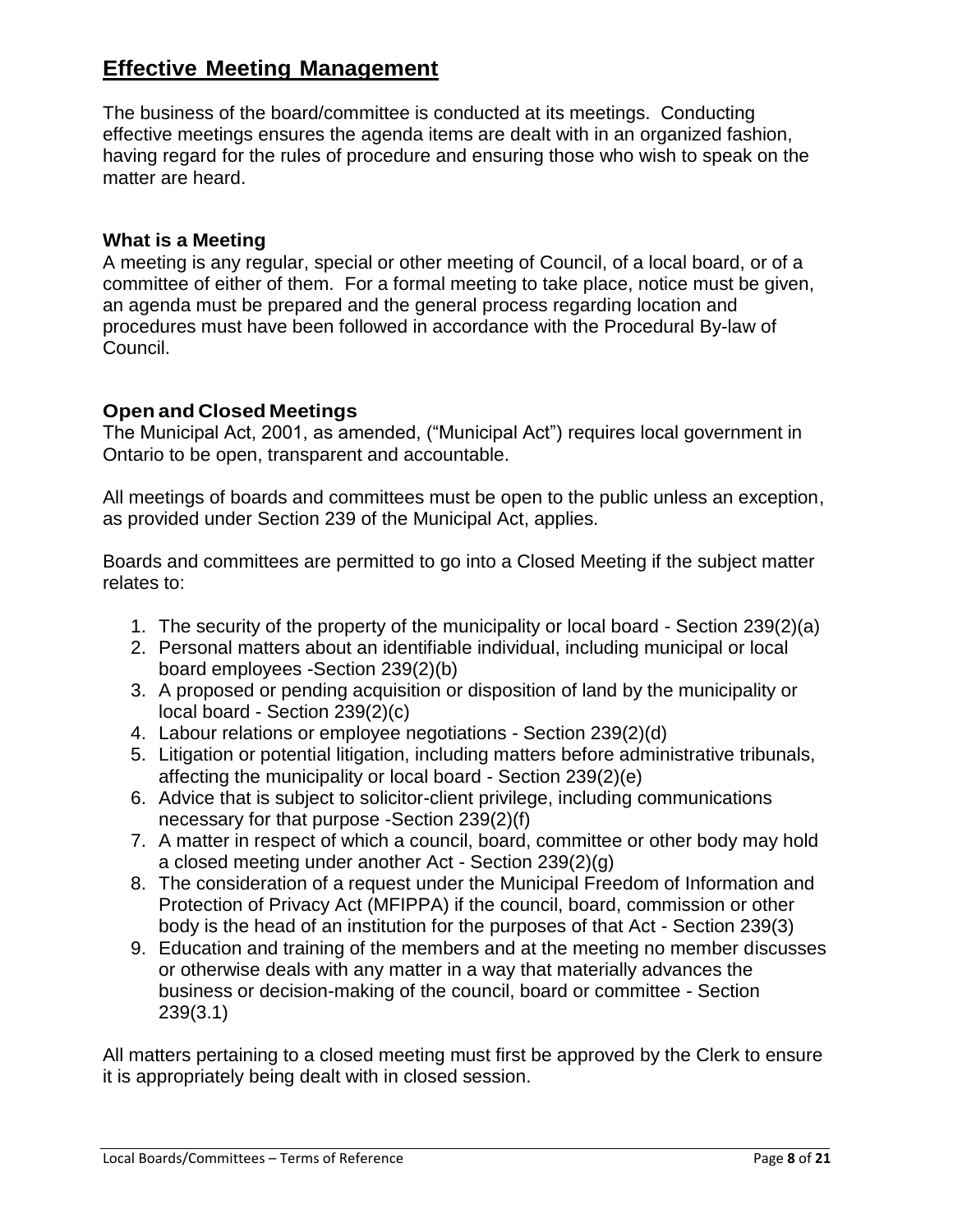If a matter requires a Confidential Report or Memo, it must be included with the closed meeting agenda. Closed meeting agendas shall not be published. Separate minutes shall be taken and submitted to the Clerk.

Discussions and outcomes from a closed meeting shall not be discussed in public.

# <span id="page-9-0"></span>**Resolution to Move into Closed Session**

Prior to moving into closed session a resolution must first be passed in open session indicating that the board/committee is, or will be, moving into closed session and stating the general nature of the meeting. It is also recommended that the appropriate section of the Act be included on the agenda, or in the motion, where applicable.

The members should avoid moving into closed session without public notice. Therefore, the agenda should include the item in as much detail as possible, including the section of the Act.

# <span id="page-9-1"></span>**Voting and Rising from Closed Session**

Voting is not permitted on any matter in closed session except on a procedural matter, to receive information or to provide direction or instructions to the staff liaison of the board/committee or persons retained under contract by the board/committee. Action on the matter must be taken in open session in the form of a resolution.

A motion is required to move back into open session.

Only the item(s) listed in the motion to move into closed session shall be discussed and no other topics shall be added. The Chair is responsible to ensure no new topics are introduced in a closed meeting.

# <span id="page-9-2"></span>**Closed Meeting Investigator**

Effective January 1, 2008, any person has the right to request an investigation into whether a local board or committee subject to the Municipal Act has complied with all of the closed meeting rules established by the Province and the Procedural By-law of the municipality or board/committee.

The Investigator for the Town of Amherstburg is the Ontario Ombudsman. The Office of the Ombudsman receives requests, investigates, makes a determination and reports publicly on compliance.

#### <span id="page-9-3"></span>**Notice of Meetings**

Public notice of all regular and special meetings is mandatory for all boards and committees.

The agenda is sufficient notice as long as it is posted on the Town's website. It should also be provided to the members of the board/committee.

The notice (agenda) must contain the date, time and place of the meeting and shall be provided to the committee/board members and be posted no later than 48 hours before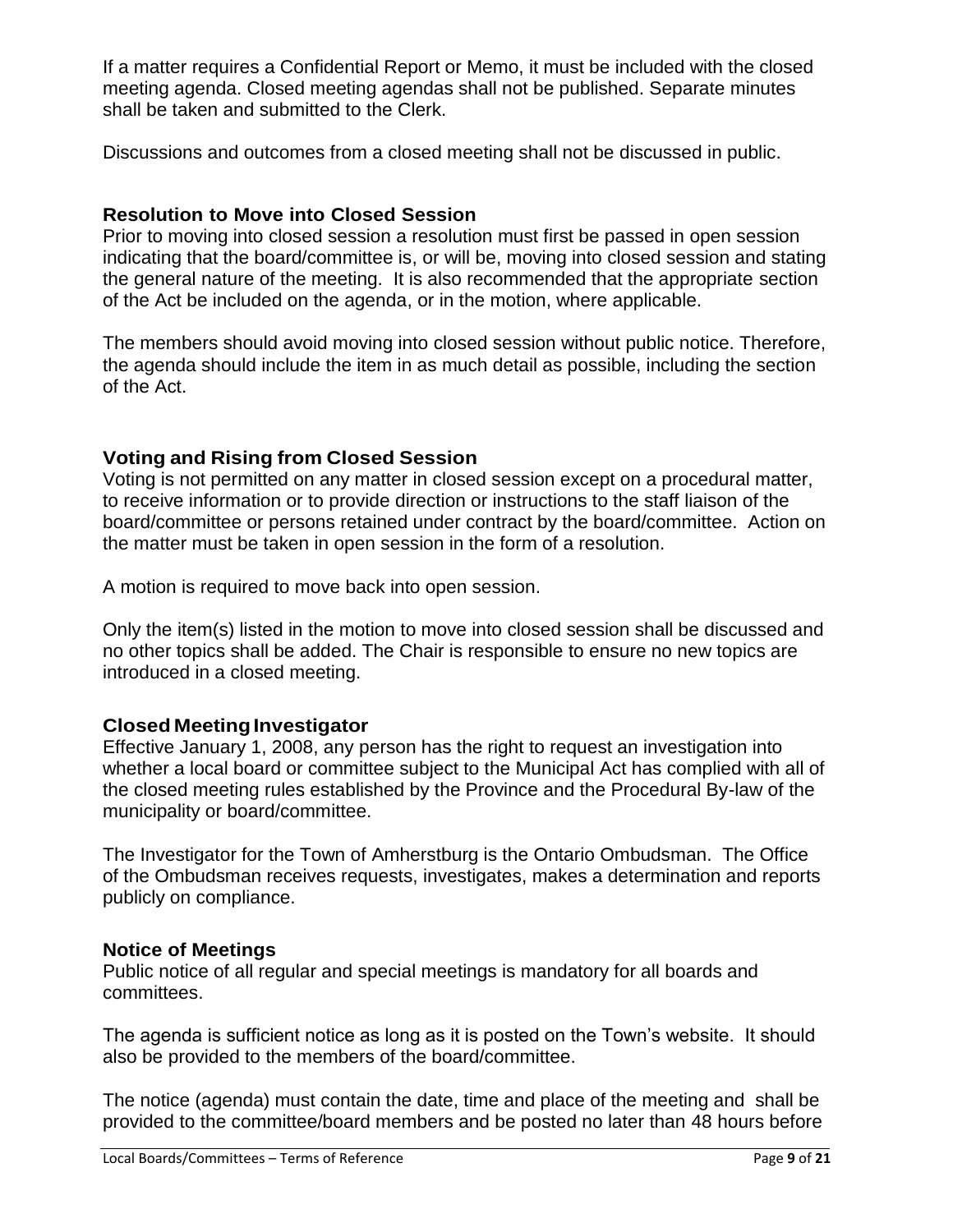the hour appointed for the holding of such meeting, in accordance with the Town's Procedural By-law.

# <span id="page-10-0"></span>**Agendas**

Each board and committee secretary is responsible for the preparation and distribution of the meeting agenda. The board/committee secretary will determine the method for delivery of the agenda to members.

The posting of the agenda on the Town's website will be the responsibility of the staff liaison.

Members may add items to the agenda through the secretary. A deadline must be established for submission of agenda items to coincide with the Procedural By-law notice requirements. Agenda items should be relevant to the business of the board/committee and should only include items that require the attention or action of the board/committee. Agenda items should not include Administrative matters, which are handled at the staff liaison or secretary level.

Agendas shall follow a prescribed order of business.

The agenda should contain the following:

- 1. Call to Order
- 2. Disclosures of Pecuniary Interest or General Nature Thereof
- 3. Adoption of Published Agenda
- 4. Adoption of Minutes
- 5. Presentations
- 6. Order of Business
- 7. Correspondence
- 8. Unfinished Business
- 9. New Business
- 10.Adjournment

# <span id="page-10-1"></span>**Conflict of Interest**

The Municipal Conflict of Interest Act applies to Members of Council as well as boards and committees. A member must declare, generally at the outset of the meeting, any direct or indirect pecuniary (financial) interests that he or she may have in any matter before the board/committee at that meeting, whether open or closed. A pecuniary interest also applies to the member if his/her spouse, child or parent is affected by the matter before the meeting.

If missed at the beginning of the meeting, the member must declare a conflict when the matter comes up for consideration.

The member shall identify the matter to which he/she has a conflict and state the reason why. The conflict shall be recorded in the minutes. The member may remove him/herself from the meeting while the matter is under consideration. The member must abstain from discussing and/or voting on the matter. If the matter is under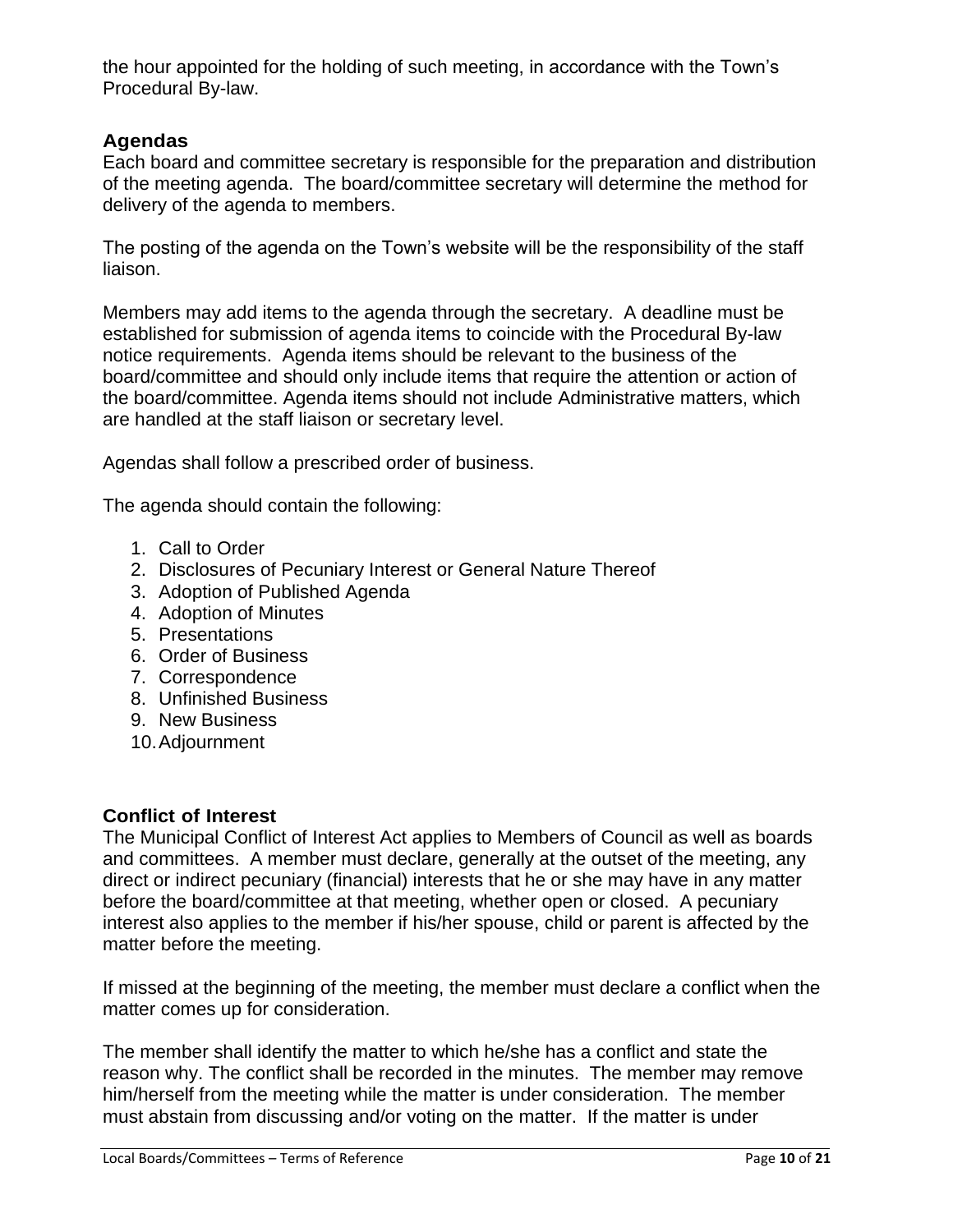consideration in a closed meeting, the member shall take leave of the meeting until the matter has been concluded.

In the event a member discovers after the meeting that he/she actually had a direct or indirect pecuniary interest in the matter, he/she shall declare the interest at the next available meeting and it shall be recorded in the minutes.

The onus is on the member to determine whether he/she has a conflict of interest. If uncertain, the member is advised to seek legal advice.

If a member fails to declare a pecuniary interest, any elector may bring an Application before the Ontario Superior Court.

A copy of the Municipal Conflict of Interest Act is available at [http://www.e-laws.gov.on.ca/html/statutes/english/elaws\\_statutes\\_90m50\\_e.htm](http://www.e-laws.gov.on.ca/html/statutes/english/elaws_statutes_90m50_e.htm) or from the Town Clerk.

#### <span id="page-11-0"></span>**Minutes**

The Town Clerk (or designate) provides training and/or advice in the recording of minutes at the beginning of each term.

Minutes of meetings represent a clear and accurate account of the business conducted by the board/committee. Minutes provide a permanent and official record of all proceedings, policy and budgetary decisions. Minutes should only reflect actions and not discussions.

The secretary of the board/committee is responsible for recording, without note or comment, all proceedings and decisions of the meeting, whether open or closed. The secretary shall distribute the meeting's minutes to the Chair/Vice-Chair and staff liaison to ensure the minutes are an accurate representation of the proceedings. The secretary shall submit the minutes in an acceptable and accessible format to the Town Clerk within one week of the meeting and shall include the minutes with the next board/committee meeting agenda package. The minutes will be included in the next available Council Agenda.

Any actions to be taken by the committee/board shall be made by resolution. Resolutions that require Council approval shall not be acted upon until the minutes have been approved by Council.

# <span id="page-11-1"></span>**Quorum**

A quorum is a majority of the members constituting the board/committee as set out in the resolution establishing the board/committee.

If there is no quorum present within 15 minutes of the appointed hour of the meeting, the board/committee shall adjourn until the date and time of the next regular or special meeting. The names of those members present shall be recorded in the minutes. If a meeting starts with a quorum and members of the board/committee leave during the meeting, the meeting shall continue as long as two members of the board/committee remain. However, no voting shall take place without quorum.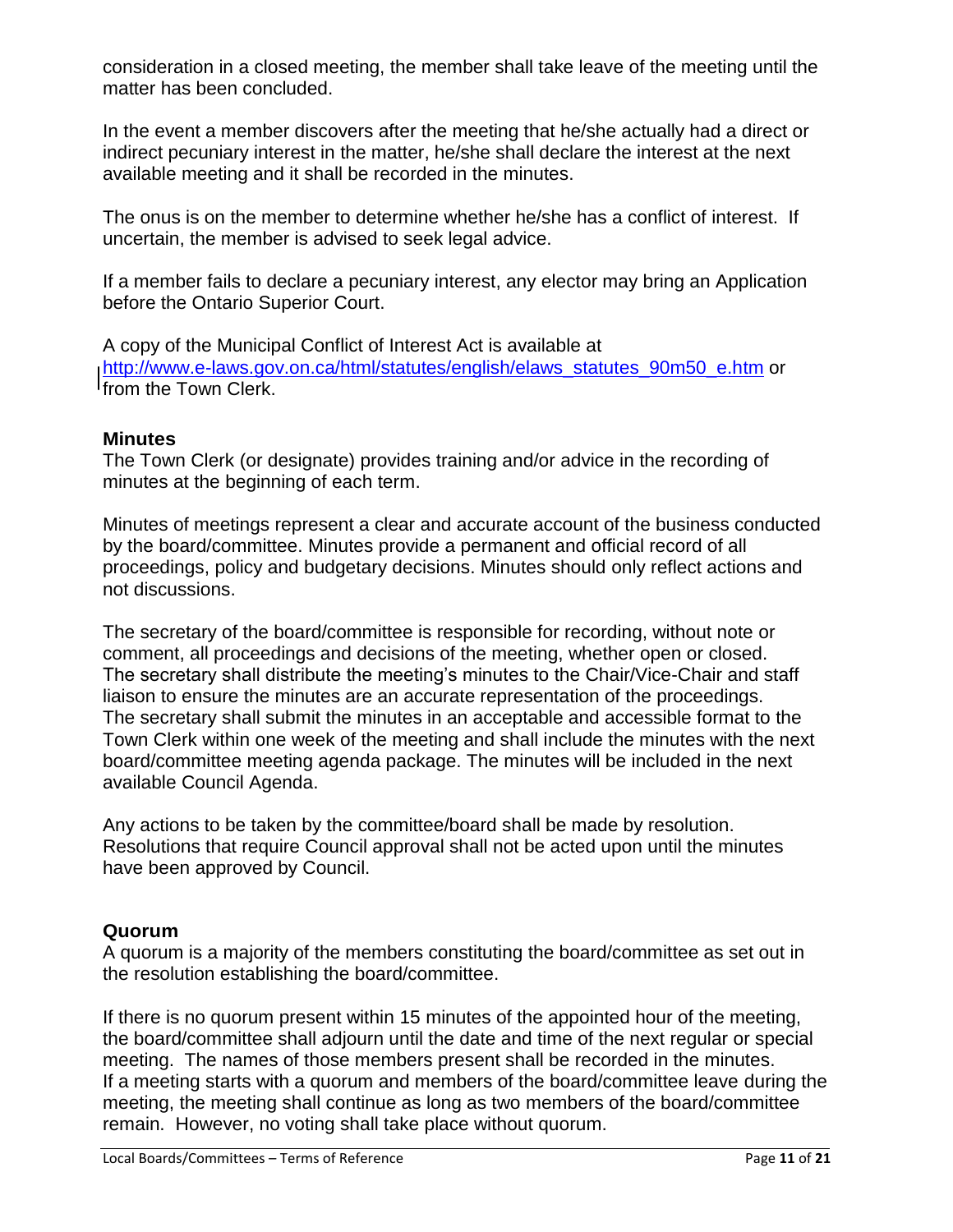The Mayor is ex-officio, a member of all committees, sub-committees and ad-hoc committees of Council, and is entitled to vote, make motions and amendments. An exofficio is not counted in determining the number required for a quorum or whether a quorum is present at a meeting.

#### <span id="page-12-0"></span>**Delegations**

From time to time, delegations may wish to appear and speak to a matter. Delegations must register with the staff liaison or secretary prior to the meeting, as per the Town's current procedural by-law.

#### <span id="page-12-1"></span>**Rules of Procedure**

The Procedural By-law shall apply to all boards/committees; a copy of which shall be provided to all members by the Town Clerk.

Where the by-law is silent, the Town Clerk is available to assists boards/committees with the interpretation of the rules.

The Town Clerk, or designate, will perform regular audits of committee meetings or minutes to ensure their adherence to the Procedural By-law.

# <span id="page-12-2"></span>**Conduct**

All members shall conduct themselves in a professional manner and with proper decorum. Appropriate courtesy and respect will be shown to all delegations, to each other as members, and to all those who appear before or with the board/committee.

Members shall recognize that there are legitimate differences in opinions. Comments and language shall be courteous and non-derogatory, ensuring that neither offence nor embarrassment is caused.

Members shall remain on topic when discussing agenda items.

Members shall review the Code of Conduct for Committee/Board Members within this Terms of Reference with the Clerk at the beginning of each term and review annually as a committee. Two copies will be provided by the Town Clerk, one for each member to sign, affirming their understanding and willingness to abide by the code of conduct, which will stay on file with the Town Clerk, the second copy is theirs for reference.

The Code of Conduct applies to board/committee volunteers and will be strictly enforced. The Clerk and/or the CAO, at the direction of Council, shall dismiss a member in violation of this committee/board member code of conduct after 2 clear warnings have been served on the violating member.

# <span id="page-12-3"></span>**Budget and Expenses**

Boards and committees that incur expenses must prepare and submit an annual budget to the Town Clerk for approval by Council. The budget will generally include expenses such as: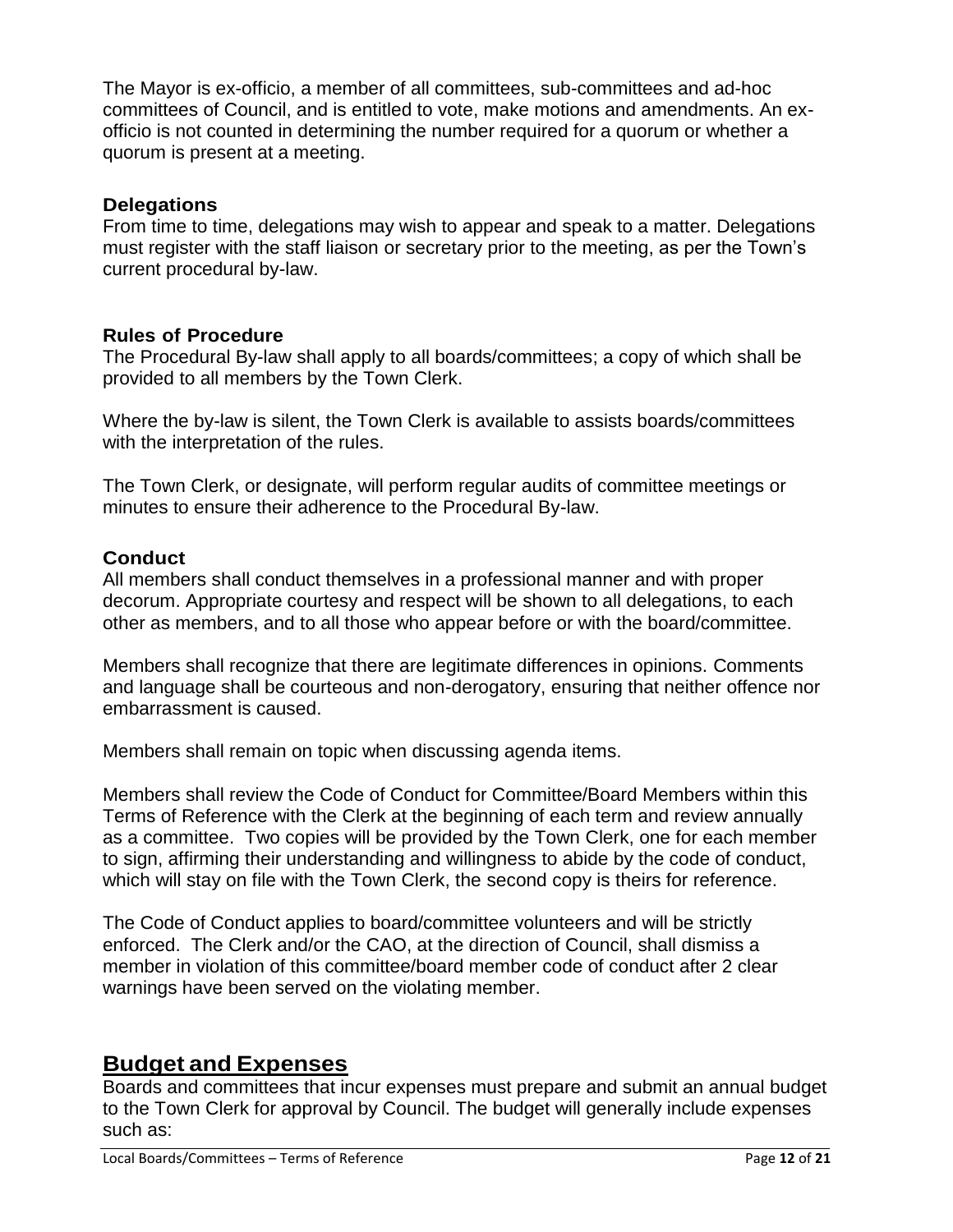- Remuneration to board/committee members to attend meetings where such members are paid board/committee members (for example Committee of Adjustment, Amherstburg Accessibility Advisory Committee);
- Mileage for board/committee members where a board/committee member is travelling to attend workshops, conferences or other training relevant to that committee;
- Meals for board/committee members while travelling to attend workshops, conferences or other training relevant to that committee;
- Costs for committee members, excluding the staff liaison, to attend workshops, conferences and other training;
- Other costs that may be specific to the legislative mandate of the committee.

Budgets shall not include projects, supplies or work that will be carried out by Town of Amherstburg's departments or contractors and other vendors, as these costs will be included in the appropriate budget. Any projects or work deemed necessary by a board or committee will be recommended to Council by way of a motion and such motion will be included in the board/committee minutes.

Budgets shall be prepared annually in the format provided above and shall be submitted to the Town Clerk no later than the first working day in October. Questions regarding the preparation of budgets should be directed to the Town Clerk and/or Treasurer.

Boards and committees will not apply for grant funding without the prior approval of the Chief Administrative Officer or Treasurer. The Chief Administrative Officer or Treasurer will determine if Council approval is required.

Expenses incurred by a board/committee against an approved budget shall be detailed in the agenda of the board/committee meeting and will be ratified as part of the meeting business.

In the event a board/committee has been approved a budget to carry out the mandate of the board/committee, a staff liaison shall be appointed by the Town as Treasurer for that board/committee. A person so appointed by the Town, shall oversee the finances of the board/committee and ensure that all purchases by the board/committee are in accordance with the Town's Procurement Policy.

# <span id="page-13-0"></span>**Insurance Coverage**

Appointees to the Town's boards and committees and their activities are covered under the Town's insurance policies.

All persons appointed to a board/committee by Town Council are covered by the Town's insurance provider. The insurance policy includes coverage against general liability claims made by another person resulting from activities as a board/committee member.

Board/committee members and the people volunteering their time to the board/committee are required to follow Town policies. The board/committee must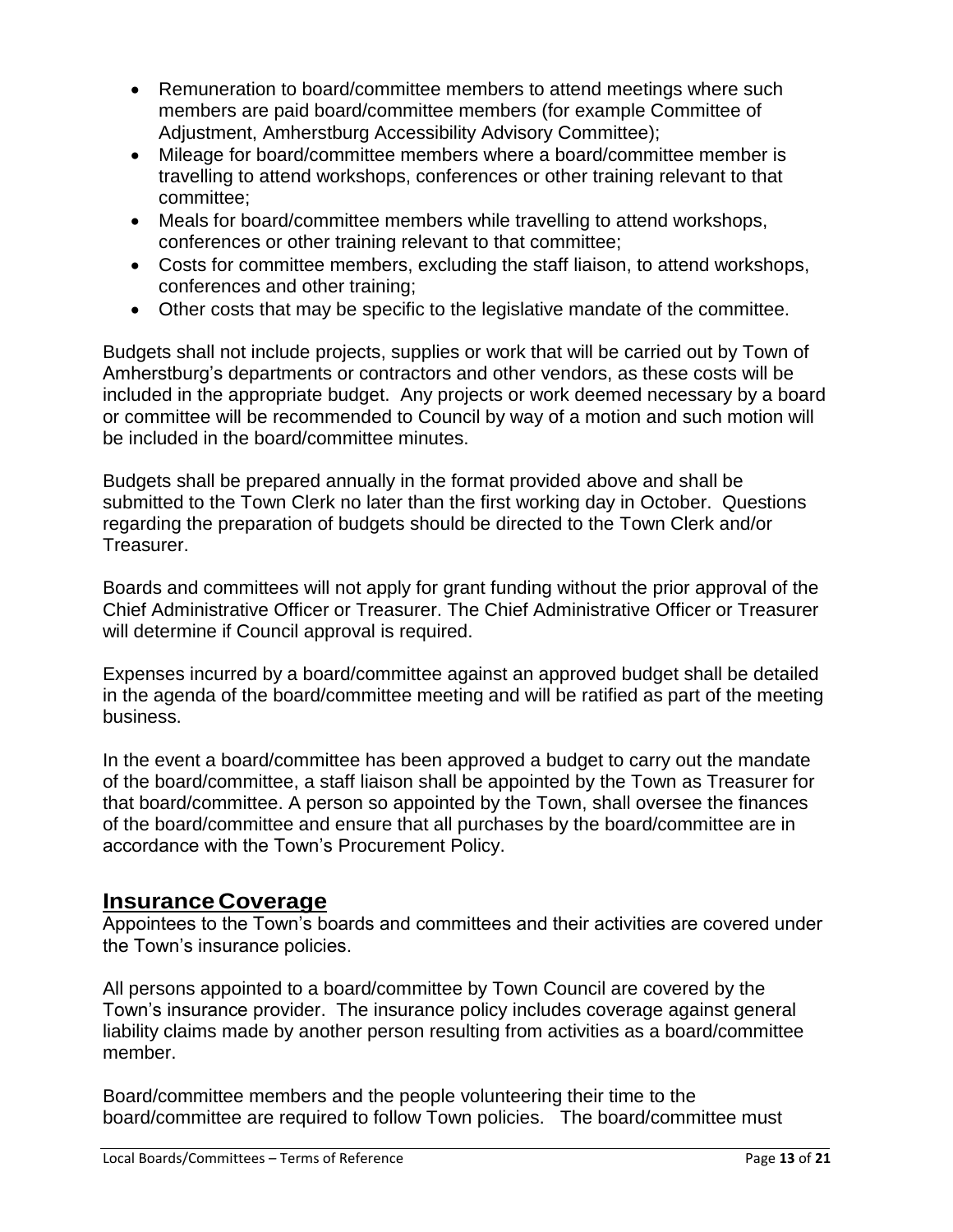ensure that volunteers are: aware of and abide by applicable Town policies; that they understand who they report to; that they are provided with proper tools; that they are given proper instructions as to their duties and responsibilities; and that they are provided with all required health and safety instructions and training. All events must be approved by the Town.

Any board/committee sponsored event must be supervised by board/committee member(s).

Where there is an incident or accident at any of these events, where a person or property is (potentially) injured or harmed, the board/committee member or representative must report it to the Town Clerk immediately.

# <span id="page-14-0"></span>**Role of the Clerk's Department**

The Town Clerk is responsible for carrying out the direction of Council with respect to the recruitment of board/committee members and the filling of vacancies. The Town Clerk is available to answer questions, provide guidance and advice with respect to appropriate legislation.

The Town Clerk is responsible for preparing relevant documentation, information and notifying the boards/committees of any legislative changes impacting each Board/Committee.

The Town Clerk is responsible for ensuring the Board/Committee minutes and agendas are prepared in accordance with the policies outlined in this terms of reference, that minutes are being submitted for inclusion on the Council agenda in the prescribed time period and ensuring agendas and minutes are posted, by the staff liaison, to the Town website.

Pursuant to the Municipal Act, the Town Clerk is responsible for records and information management. Under the Act, any person has the right to inspect the records of the municipality subject to the Municipal Freedom of Information and Protection of Privacy Act (MFIPPA).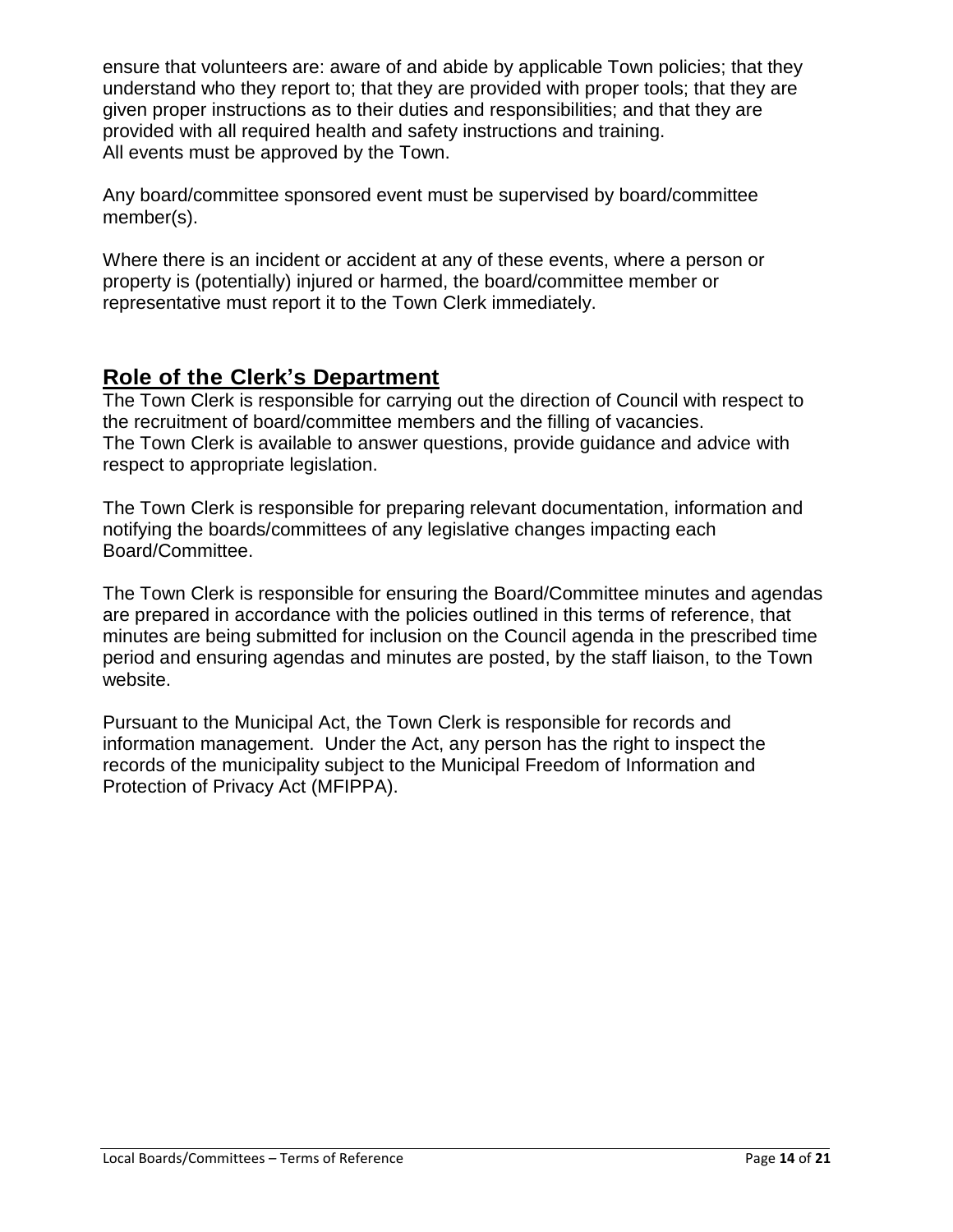# <span id="page-15-0"></span>**Local Boards:**

#### **Essex County Library Board**

The Essex County Library Board members act as a conduit with the community to exchange information and value. Board members are to provide guidance & leadership to assist librarian and staff.

Council shall appoint 1 nominee to be submitted to the Essex County Striking Committee to serve as a representative on the Essex County Library Board.

If the appointee is the Deputy Mayor or Mayor, the Town must submit a second layperson nominee. A layperson can be a member of the general public or a Councillor.

The Essex County Striking Committee reviews the nominees received and makes recommendations to County Council for approval.

#### **Essex Region Conservation Authority**

ERCA determines policy decisions and approval, final budget, major projects such as land acquisitions, major capital equipment purchases, conservation area development, floodplain studies, shoreline protection, etc., as set out in the current budget, as well as the hiring/dismissal of the General Manager/Secretary-Treasurer.

Council may appoint 2 Council members or one Councillor and one layperson.

#### **Essex Power Board of Directors**

Pursuant to an agreement among the municipalities of Leamington, LaSalle, Amherstburg and Tecumseh, the Essex Power Corporation was formed to provide hydro-electric services to those communities.

Each municipality shall appoint 1 Council member.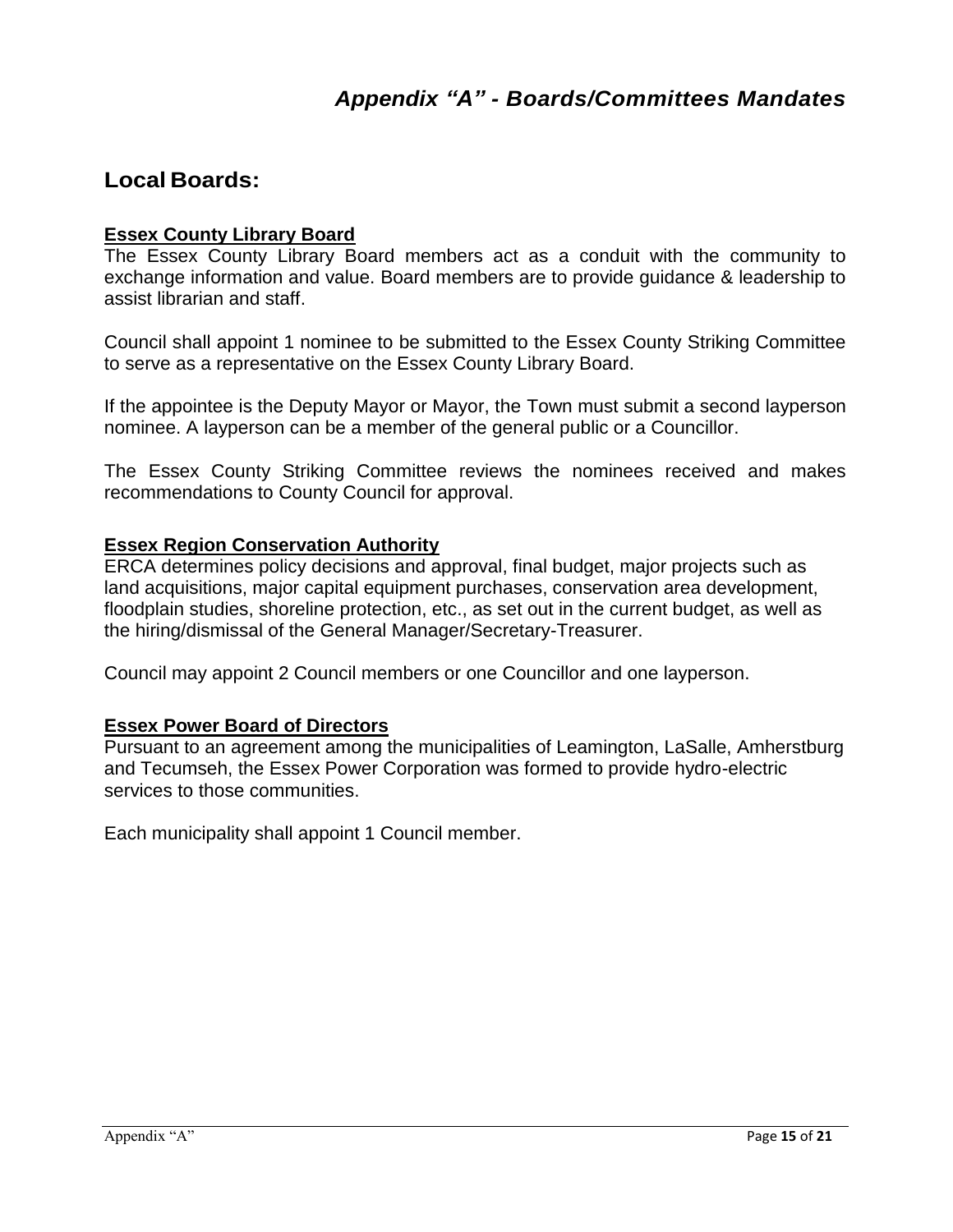# **Statutory Committees:**

# **Accessibility Advisory C ommittee (AAAC)**

The Accessibility for Ontarians with Disabilities Act (AODA) provides that municipalities must establish an Accessibility Advisory Committee. The Committee shall advise Council about the preparation, implementation and effectiveness of the municipality's Accessibility Plan for all municipal properties, facilities and services as the regulations prescribe. The Committee is also responsible for carrying out all obligations of an Accessibility Advisory Committee as established by the AODA.

Currently the Committee is comprised of 1 member of Council and 5 appointed lay members from the community and 1 shareholder member. The AODA requires that not less than 50 percent of this Committee's members be persons with disabilities or such members as Council deems appropriate.

# **Committee of Adjustment (CoA)**

The Committee of Adjustment is responsible for holding hearings under the Planning Act with respect to minor variances from the Town's Zoning By-law and applications for consents to sever which result in the creation of new lots or lot additions.

Currently the Committee is comprised of 5 appointed lay members from the community.

# **Property Standards Committee (PSC)**

This Committee is legislated by the Ontario Building Code. The Property Standards Bylaw provides for a Property Standards Committee comprised of 5 appointed lay members. The Property Standards Committee considers appeals from orders issued by the Property Standards Officer.

# **ElectionComplianceAuditCommittee (ECAC)**

In accordance with the Municipal Elections Act, 1996, Council must establish an Election Compliance Audit Committee. The Committee must be comprised of persons with accounting and audit, academic or legal backgrounds and/or other individuals with knowledge of election campaign finances.

Members should have a demonstrated knowledge and understanding of municipal election campaign finances; proven analytical and decision-making skills; experience working on a committee, task force or similar setting; and good oral and written communication skills.

The Committee shall perform the duties related to the compliance audit application process as outlined in the Act, including:

- considering a compliance audit application received by an elector and deciding whether the application should be granted or rejected;
- appointing an Auditor if the application is granted;
- receiving the Auditor's report;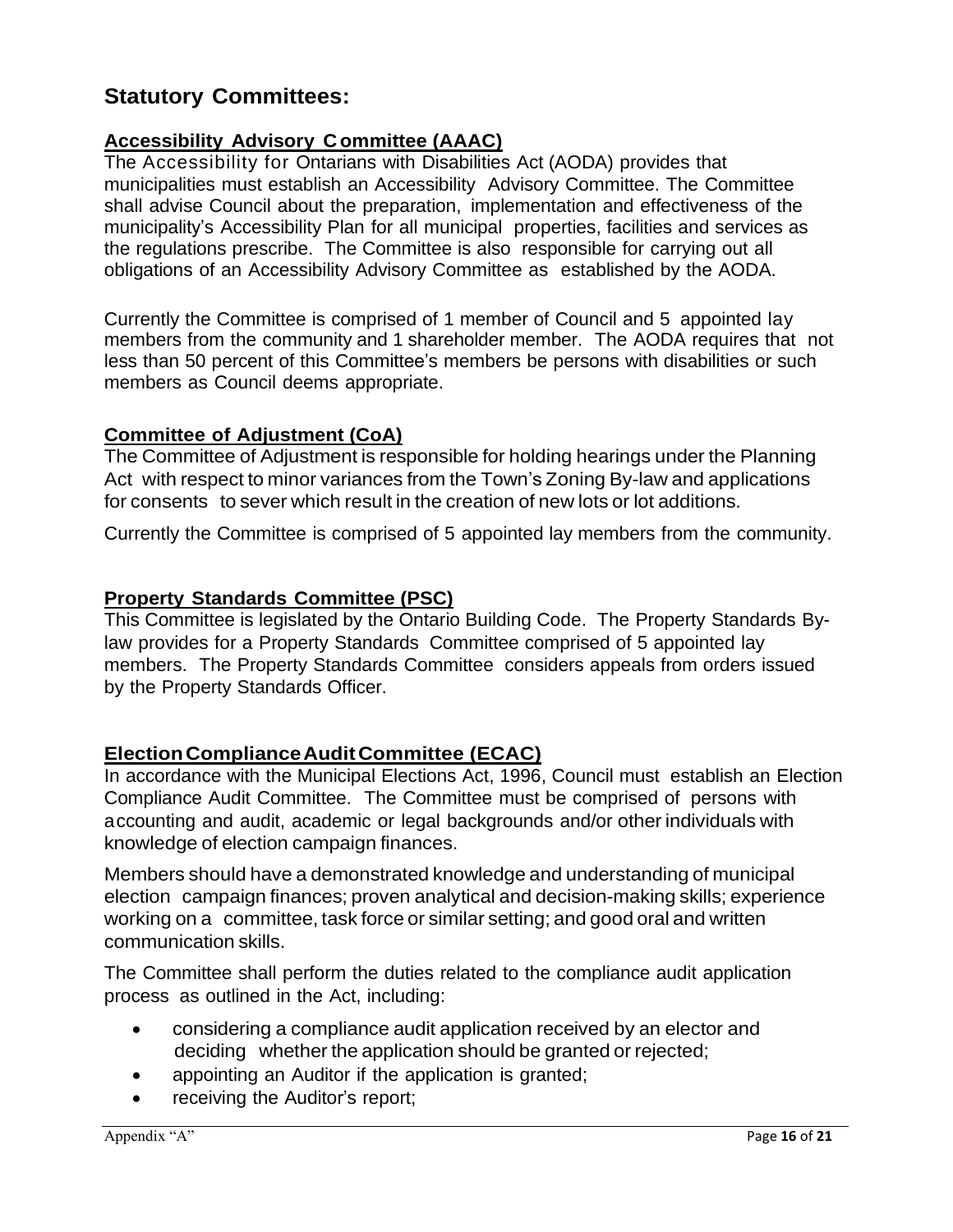- reviewing the Auditor's report and deciding whether legal proceedings should be commenced;and
- determining whether to recover the costs of conducting the compliance audit from the applicant, if the Auditor's report indicates there were no apparent contraventions and, if there were no reasonable grounds for the application.

The Election Compliance Audit Committee is comprised of 3 lay members from the community. Employees of the Town of Amherstburg, Council members and any candidates in the most recent municipal election or in any by-election during the term of Council are ineligible to be appointed as a member of this Committee.

# **Fence Viewer Committee**

The Council of every local municipality shall by by-law appoint such number of fenceviewers as are required to carry out the provisions of the Line Fences Act.

The Fence Viewer Committee is comprised of 3 lay members from the community.

# **Livestock Evaluator Committee**

Where a dog/wildlife kills or injures livestock or poultry, the local municipality in which the killing or injury occurred is liable to the owner of the livestock or poultry for the amount of damages that is determined by a valuer. The amount shall be paid to the owner within 30 days of the determination. Council shall appoint one or more persons as valuers of livestock and poultry for the purposes of this Act.

The Livestock Evaluator Committee is comprised of one or more persons as required by the Act.

# **Amherstburg Drainage Board**

The Amherstburg Drainage Board acts as the facilitator in carrying out the procedures under the Drainage Act. It considers all drainage matters inclusive of the Meeting to Consider and Court of Revision. The following are the specific purposes and functions of the Board:

- Conduct a meeting to consider the preliminary and/or final report in accordance with Sections 10(2) and 42 of the Drainage Act and decide on adoption of the report.
- Sit as a Court of Revision (3 members) as defined in Section 97 of the Drainage Act to hear appeals on assessments as outlined in Sections 52 to 56 of the Drainage Act and make final decisions as a Court.
- Hear all resident complaints respecting drainage matters.
- Assist administration in creation/revision of drainage policies and procedures for the consideration and approval of Council.
- The Board may recommend to Council the expulsion of a member for reasons as listed, but not limited to, a member in contravention of the Municipal Act, the Municipal Freedom of Information and Protection of Privacy Act, the Provincial Offences Act, the Municipal Conflict of Interest Act; disrupting the work of the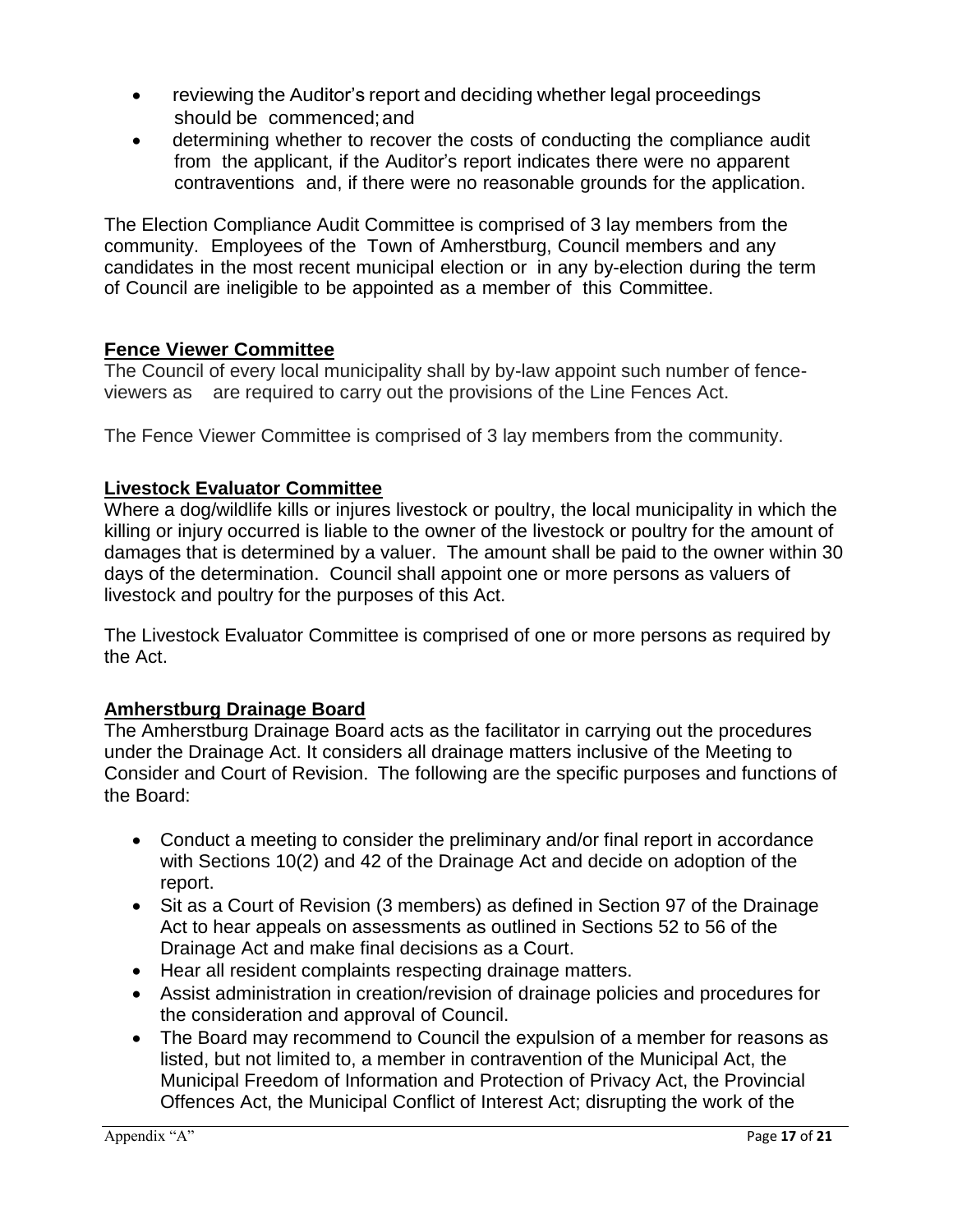Board, or other legal issues.

The Amherstburg Drainage Board is comprised of 5 lay members and are appointed by by-law.

# **Heritage Committee**

The Heritage Committee is appointed under the Ontario Heritage Act by by-law and performs statutory obligations under the Act, however is not mandatory under legislation. It is the mandate of this committee to advise and assist Council on matters relating to Part IV and Part V of the Ontario Heritage Act and such other heritage matters as Council may specify by by-law.

Currently the Heritage Committee is comprised of 1 Council member and no less than 5 appointed members from the community and are appointed by by-law.

# **Parks and Recreation Advisory Committee (PRAC)**

The Parks and Recreation Advisory Committee is appointed under the Ministry of Tourism and Recreation Act and Regulation 797, by by-law and advises Council on matters relating to the beautification, horticulture, forestry and landscaping initiatives of the Town's green space and parks. The Committee is not mandatory under legislation however shall:

- promote tourism and recreation in Ontario to residents of Ontario and other jurisdictions:
- cause the Ministry to stimulate employment and income opportunities through the effective development of tourism and recreation;
- encourage and support the use of parks, tourist facilities and attractions in Ontario;
- ensure that adequate opportunities are available to all residents of Ontario to pursue recreational, sports and fitness activities appropriate to their needs and interests;
- provide recreational, sports and fitness resources to municipalities and to provincial recreational and sports organizations; and
- encourage and promote improvement in the standards of accommodation, facilities and services offered to the travelling and vacationing public.

The Parks and Recreation Advisory Committee is comprised of 2 Council members and 6 lay members from the community and are appointed by by-law.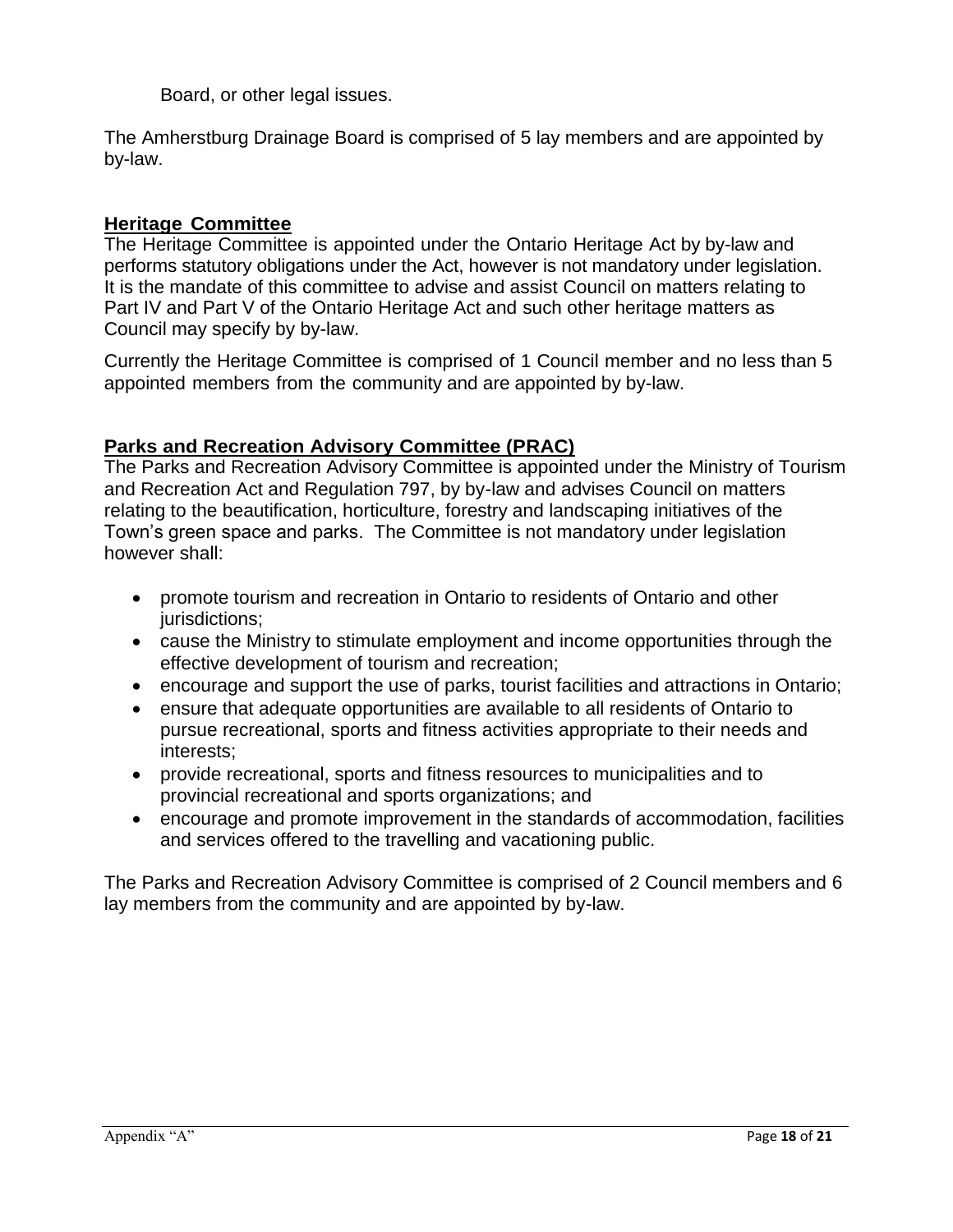# **Advisory Committees:**

# **Audit Advisory Committee (AuAC)**

The purpose of the AuAC is to consider matters related to the Town of Amherstburg annual audit and to report its findings, opinions and recommendations to Council through the Director of Corporate Services, or designate.

The following are the specific purposes and functions of the AuAC:

- Serve as the liaison between Council and the Town's external auditors;
- Make recommendations to Council regarding the following:
- The selection and dismissal of the Town's statutory Auditor(s) in accordance with the requirements of Section 296 of the Municipal Act;
- The terms of engagement, fees and scope of the audit services provided;
- The review and approval of the annual Audited Financial Statements; and
- The review and receipt of audit reports.
- To consider any additional matters referred to the Committee by Council.

AuAC is comprised of two (2) Council members and three (3) appointed members from the public.

#### **Co-AnPark Committee**

The Co-An Park Committee was established pre-amalgamation by the former Township of Colchester North (now Town of Essex) and the former Township of Anderdon (now Town of Amherstburg). The Committee oversees the operation, maintenance and management of the park and its personnel.

Co-An Park is comprised of one (1) Council member and three (3) appointed members from the public for each municipality.

#### **Economic Development Advisory Committee (EDAC)**

The role of the Economic Development Advisory Committee (EDAC) is to advise Town Council on matters related to the Town's socio-economic development including:

- supporting and enhancing the Town of Amherstburg strategic plan and other economic development programs;
- opportunities, tools, policies and by-laws to support existing business retention and expansion and new business investment and attraction;
- funding opportunities from both Federal and Provincial levels of government to be used for programs and projects to support economic and community initiatives.
- facilitating communication between various business, commerce, and marketing organizations in Amherstburg and with the community-at-large regarding business, investment, and community development.